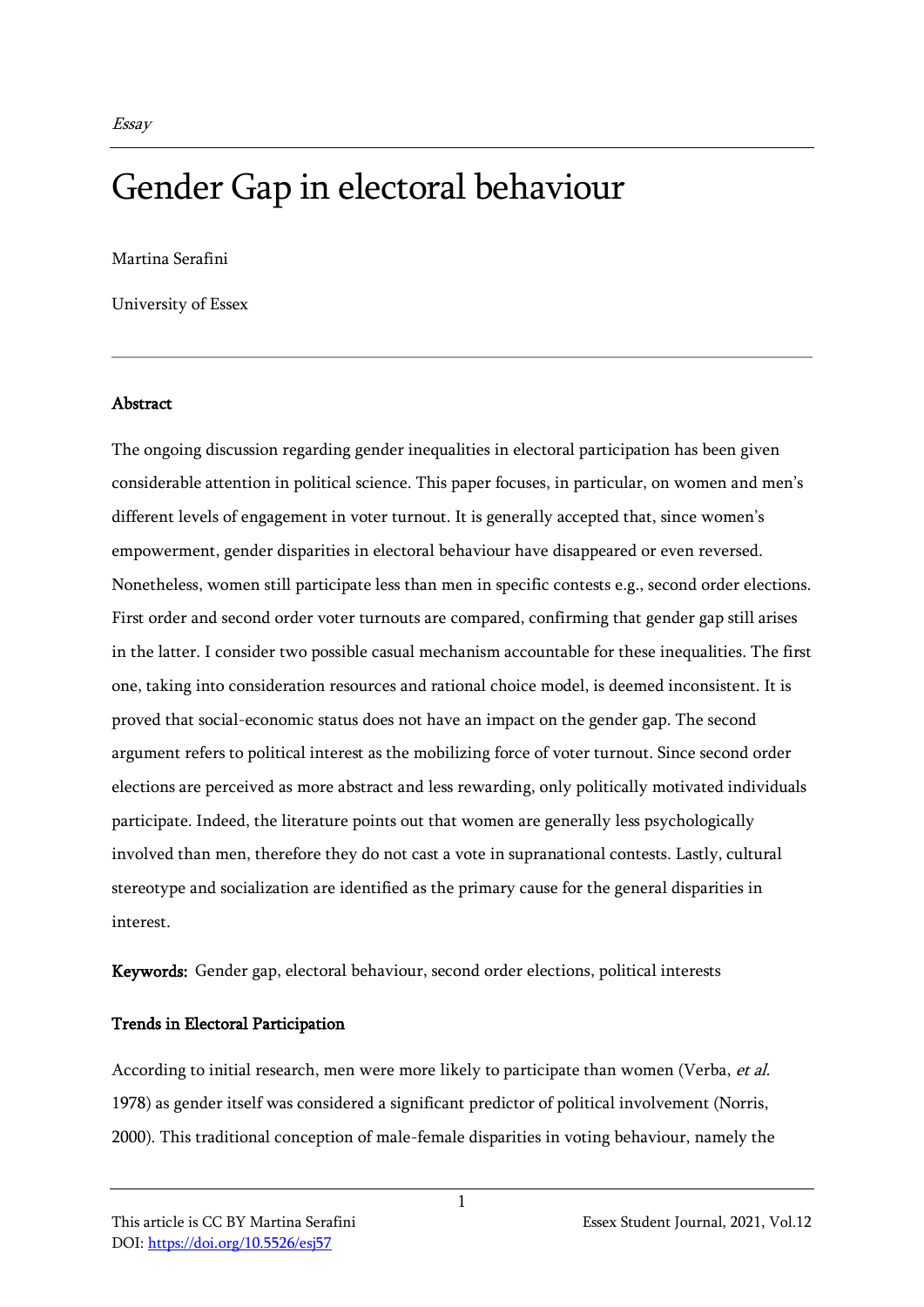'Gender Gap', was supported by comparative analysis (Kittilson, 2016). Empirical evidence from Verba et al.'s study across seven nations, showed that the gender gap in favour of male electors persisted in each country (Verba, et al. 1978). Moreover, findings suggested that women appeared disadvantaged in political participation when considering differences in individual and institutional resources (Verba, et al. 1978). However, after accounting for those inequalities, the traditional gender gap still emerged; indicating that gender 'was related to political activity' (Norris, 2000) (Verba, et al. 1978).

Nevertheless, due to the generational replacement and political progress made by women's movement in the 1980s and 1990s (Norris, 2000), scholars agree that the previous gender divide is no longer present. Indeed, contemporary figures not only clearly demonstrate the absence of gender inequalities in voter turnout, but also indicate that original male-female differences have reversed (Kittilson, 2016). For instance, considering the 1980 U.S presidential elections, women have been voting at higher rates than men. As the data show, female voters' share corresponds to 59.4 % while male's turnout rate to 59.1 %, meaning a difference of 0.3 % (O'Neill, 2020). This 'New' gap kept increasing over time. It reaches the peak in 2008 when the discrepancy between women and men's percentage amounts to 4.7 points in favour of female electors (O'Neill, 2020). The data illustrate that the historical political dynamics between male and female voters has deeply evolved and the original view that women are disadvantaged when participating (Verba, et al. 1978) is discarded. Overall, it is clear how conventional wisdom establishes that gender is no longer an important indicator of turnout in election (Smets, Van Ham, 2012). As a matter of fact, when gender is taken into account it usually confirms that women are more politically active than men (Smets, Van Ham, 2012).

After having explored the development of the Gender Gap, one may argue that generally malefemale disparities in voting behaviour have faded away. However, this last assumption presents various limitations which may illustrate whether gender inequalities in voter turnout still exist. First, it is crucial to point out that claims related to the absence of the gender gap are mostly based on national elections figures (Kostelka, et al 2019). Thus, considering only one level of government, it is not possible to fully analyse different gender attitude in voter turnout. Instead, evidence from second order election is needed. In fact, taking into account subnational and supranational contests' data, we are able to acquire a bigger and, perhaps, more precise picture of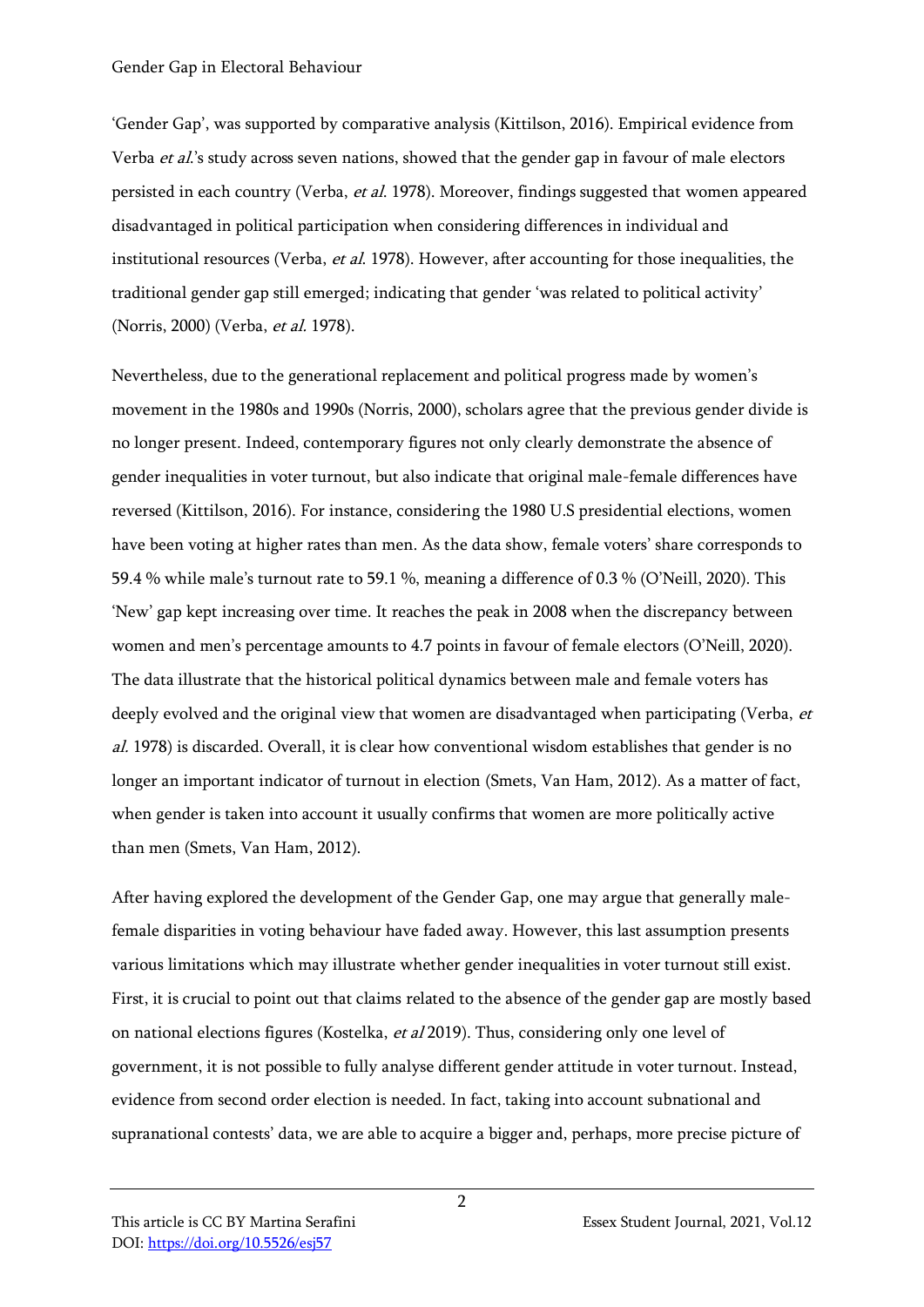the divergencies in political participation. Indeed, early studies already highlight different gender tendencies referring to engagement in local and national environment. As an example, Rokkan's examination of the 'Mobilization of the periphery' estimates that the traditional gap between men and women when voting, tended to be larger in local election and smaller in national contests (Rokkan, 1970). Similarly, modern research indicate that the overall turnout is, generally, lower in elections considered less important (Soderlund,  $et$  al 2011). Therefore, it is suggested that individuals participate differently in second order and in first order elections. This argument presents strong implications in regard to the original gender inequalities in voting behaviour: although male-female disparities have vanished in general elections, it is observed that men still tend to vote at higher rates than women in other type of contexts, for instance considering the European ballot (Kostelka, et al 2019).

# Gender Gap in Second Order Elections

To prove the last statement, gender differences in second order and national elections turnout are compared. As we have already demonstrated, in the latter, the gender gap is relatively small and not significant (Smets, Van Ham, 2012). However, while a positive correlation between female individuals and voting in parliamentary election persists, scholars have identified a negative relation among the same terms but in other types of elections e.g., European ones (Soderlund, et al. 2011). Empirical data from Kostelka *et al.* study confirms this claim showing that women do participate less in subnational, supranational and Swizz elections. The authors write 'In those electoral contests, the gender gap in the predicted probability of voting reaches 8, 9, 16 percentages point, respectively' (Kostelka, et al 2019). Thereby, considering a multilevel analysis of gender inequalities in voter turnout, it would be false to claim that male-female disparities in voting behaviour have completely disappeared. Moreover, another important aspect to focus on, is how the absence of a gender gap in national contests translates into different level of engagement in supranational election. Kostelka *et al* point out that in countries, where there is no significant difference in turnout in national elections, female electors participate less than male in supranational contests (Kostelka, et al 2019). Conversely, in countries, where in general election women tend to vote at higher rates than men, the gender gap in European elections is not substantial (Kostelka, 2019). On one hand, this argument proves that inequalities still emerge despite the apparent lack of gender gap in national elections. On the other one, it is vital to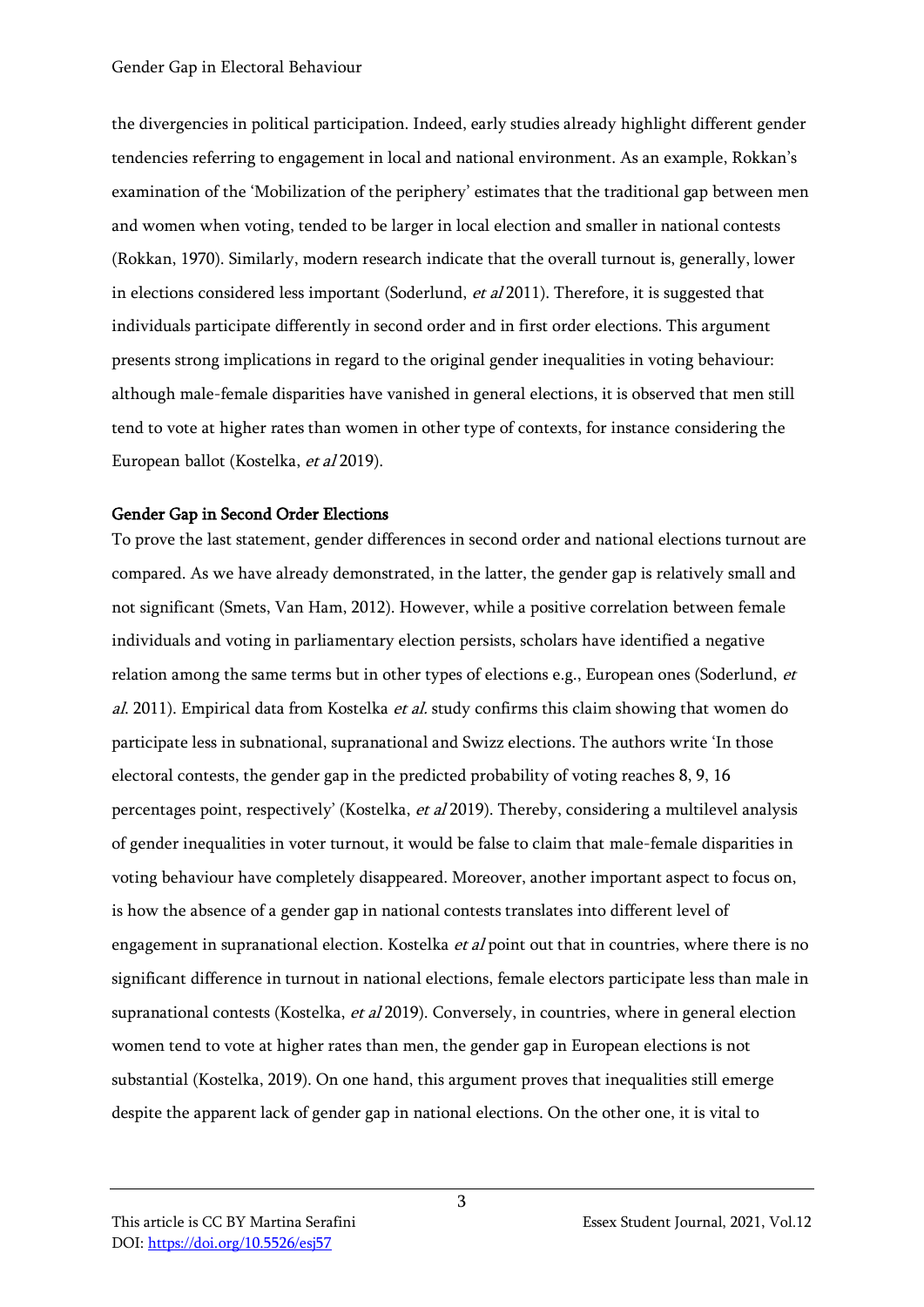understand that what drives individual to cast their vote is mainly political interest along with motivation.

Investigating this matter further, political activity is considered in terms of two elements: resources and political engagement (Verba, et al. 1997). To understand the casual mechanisms by which gender gap arises in specific environments, two hypothesises are formulated. The first assumption is based on the rational choice model and the role played by resources in the latter. It is generally accepted that having resources lowers the cost of political participation (Brady, et al. 1995) and that women are overall more socially and economically disadvantaged than men (Howell, Day, 2000). Therefore, the unequal distribution of resources might explain why the act of voting is costlier for female citizens and not for men. Furthermore, the second thesis refers to the role of political interest in second order election as suggested above. Psychological factors, such as motivation, are considered to be the real mobilising elements of political participation. Hence, as women are less interested in general politics (Verba, et al. 1997), they will not participate as much as men in voting behaviour (Soderlund, et al. 2011).

In the following sections, the first argument is examined. Primarily, it is important to emphasize that the rational choice model is based on the analysis of costs and benefits related to forms of participation. If the profits outweigh the costs, the political activity in question is considered to be rational, thus, people are more likely to be involved (Blais, 2000). On the contrary, if the price is too high, citizens are less eager to participate as, the action, is deemed to be illogical. However, it is recognized that the ownership of social and economic resources including money, time and civic skills might help to overcome the issue of rationality (Brady, et al. 1995). For instance, activities such as donating money for a civic cause, protesting or being a member of a political party are clearly easier for individuals who have those specific tools. Hence, people, who are able to diminish the costs of participatory acts, would evaluate the latter as rational and no longer as unreasonable. In conclusion, since men are generally reputed to have with a higher level of SES (Social Economic Status) (Howell, Day, 2000), they would be more advantaged than women to engage in various forms of participation. Accordingly, the unequal allocation of resources within male and female electors would be accountable for the gender disparities still noticeable in voter turnout.

4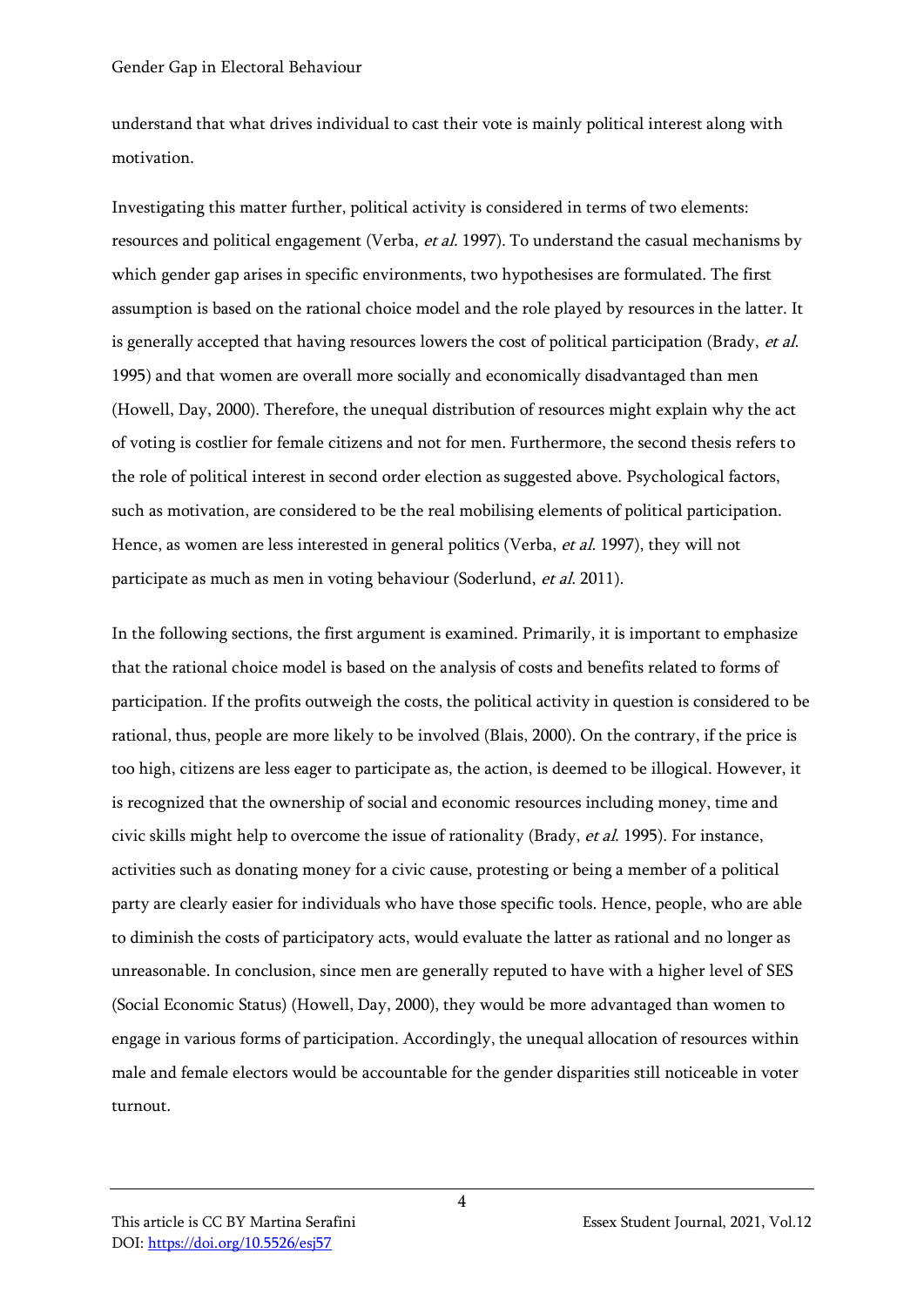#### Gender Gap in Electoral Behaviour

Nevertheless, this argument is particularly inconsistent. It does not explain why gender gap is not present in national elections. In fact, if the women's lack of social and economic resources really influences voting behaviour, gender inequalities would be evident in all type of election and not only in second order. Indeed, significant limitations to this claim are found. Although the rational approach is applicable to most political activities, academic literature claims that it is not valid for the act of voting. As we formerly stated, resources help to predict who is more likely to participate when the costs of an activity are relatively high. However, considering the specific voting action, researchers have shown that the price of casting a vote tends to be small and almost equal to zero (Blais, 2000). Individuals do not perceive voting as a costly action because it is generally easy and less demanding than other forms of participation (Blais, 2000). In comparison to other political activities, voting is recognized as the 'great equalizing political act' (Verba, et al. 1978), where gender differences related to SES are less likely to be identified. In addition, empirical evidence have demonstrated that, in the case of the gender gap, when controlling for socio-economic variables e.g., income, education and occupation, female and male disparities remain unaffected (Howell, Day, 2000). Therefore, something else has to explain those inequalities. Eventually, even if there was an unequal distribution of resources among women and men, this disparity would not have any real impact on the act of voting. On one hand, its costs are already extremely low to be affected by ownership of resources, on the other one, data have proven that differences in SES cannot be responsible for the gender gap in voter turnout.

Consequently, given that the cost of voting is non-existent and the physical act of casting a ballot for first or second order election is the same, why do gender inequalities only emerge in the latter? To provide an answer to this question, the second hypothesis regarding the role of political interest in electoral participation is explored. First, it has been acknowledged that motivation along with other psychological elements, is the driving force of voter turnout (Brady, et al. 1995). In particular, scholars emphasize the importance of political interest in specific contests such as subnational or supranational ones (Soderlund, et al. 2011). The reasons behind this last statement, lay in the different perception that citizens have in regard to second order election. Indeed, the latter are widely considered to be less salient, having lower stakes and being more demanding (Kostelka, et al 2019). As an example, in the event of European elections, the overall low levels of turnout reflect how individuals view the institution as abstract entity (Smismans, 2015). They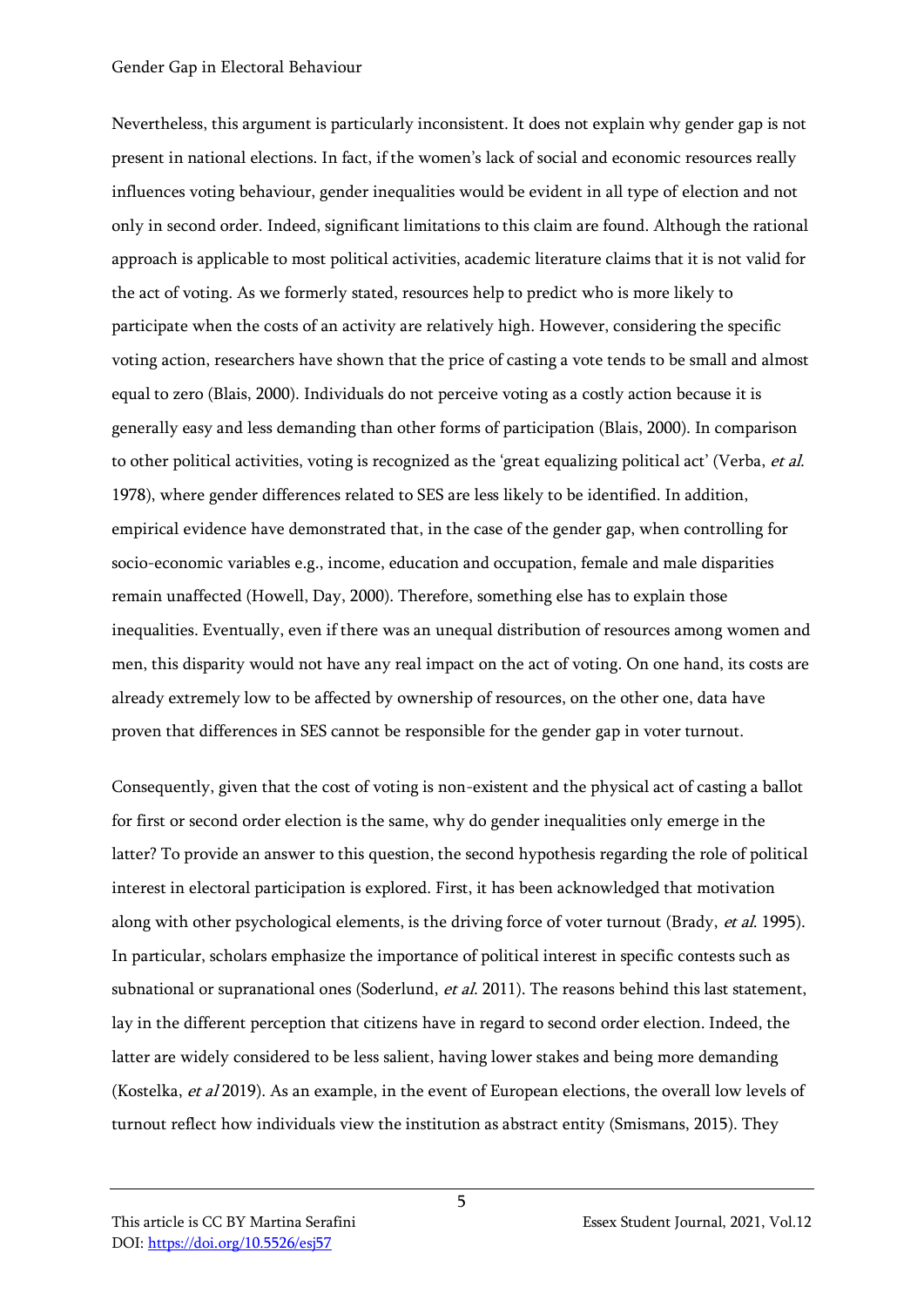believe that the outcome of second order election does not have a great impact on their lives, in contrast to national election. Therefore, voting in supranational contests is regarded to be less rewarding, explaining why only politically interested citizens will participate (Kostelka, et al. 2019). In addition, if people conceive this type of elections as less important, they will experience a weaker social pressure: in national contests, deemed to be more significant by the majority of the society, unmotivated individuals can be mobilized by media, friends or party members (Soderlund, et al. 2011). This does not occur in European elections as the public attention and media coverage diminish (Soderlund, et al. 2011). In summary, second order election are recognized to be 'costlier and less gratifying for those who are less psychologically engaged in politics' (Kostelka, et al 2019). Thereby, disparities arise between more interested individuals, generally men, and unmotivated citizens e.g., women (Verba, et al. 1997).

# Gender Gap in Political Interest

The claim concerning women being less psychologically engaged than men is supported by academic findings. Verba et al. focus on gender differences within two elements: political information and motivation. The authors measure political knowledge by asking both women and men names of public officials along with general awareness of government (Verba, et al. 1997). The data show that men are more likely to answer correctly compared to women (Verba, et al. 1997). Similarly, when evaluating political interest, evidence illustrate that men are also more likely to discuss about national and local politics (Verba, S. et al. 1997). On the contrary, female individuals hardly reported curiosity in watching public affair programs or reading newspaper (Verba, et al. 1997). All these results indicate that, estimating political interests, men generally score higher than women. Thus, being more motivated to engage in forms of political participations as voting. This gender gap in interest is often attributed to the lack of female politicians in significant institutions (Fox, Lawless, 2014) or to the absence of policies aiming to reduce overall gender inequalities (Fraile, Gomez, 2017). However, although these arguments have great explanatory power for female-male inequalities, the literature suggests that culture is the strongest factor accountable for the latter (Dassonneville, Kostelka 2020).

In particular, it is notable that men's and women's socialization process has been deeply different. Throughout history, conventional gender stereotypes contributed to the development of specific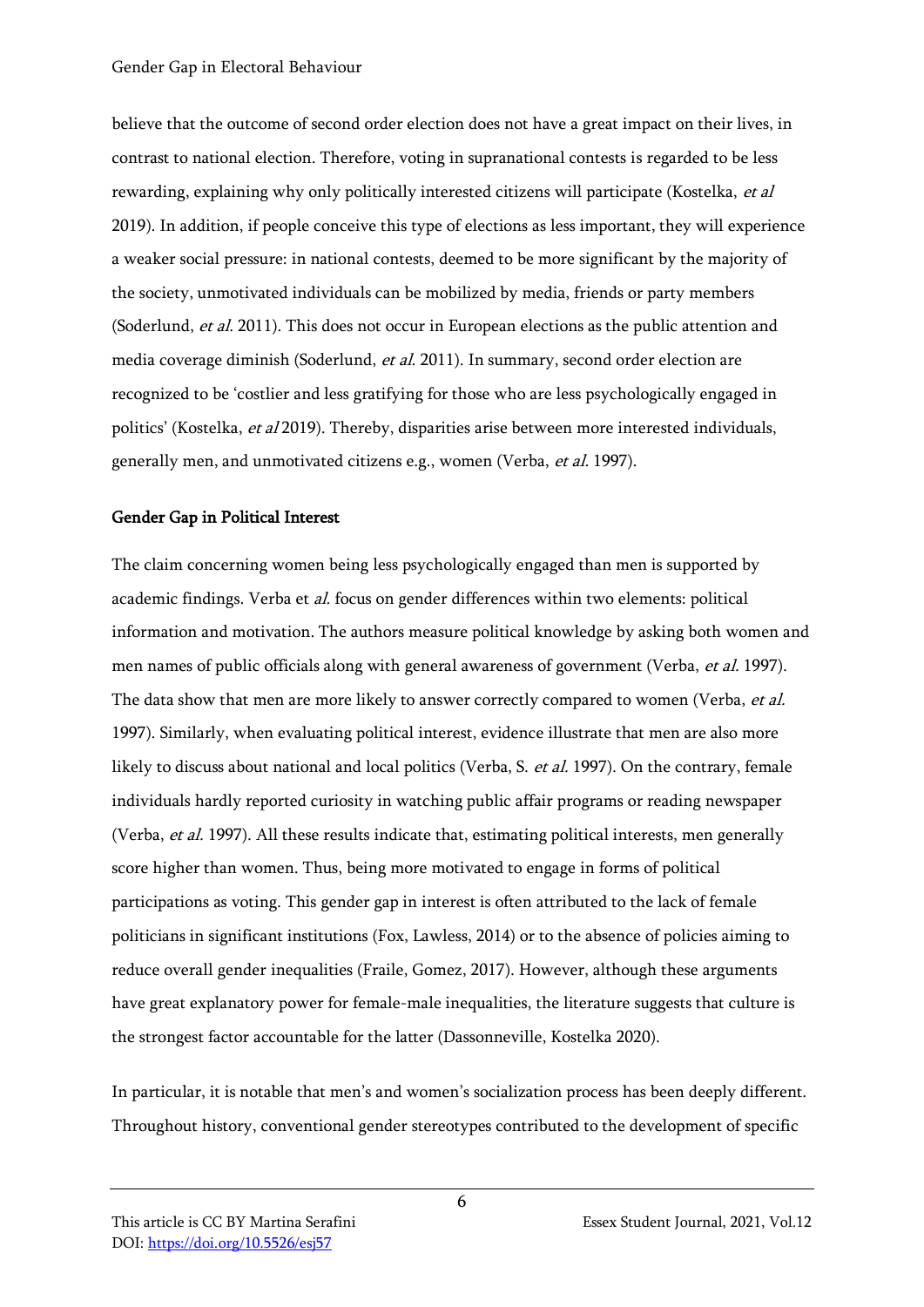#### Gender Gap in Electoral Behaviour

expectations regarding women's and men's role in the society (Fraile, Gomez, 2017). For instance, it is known that the cultural perception of female position corresponds to the traditional figure of the housewife. As a consequence, women's purpose has always been associated with caregiving and household responsibilities. Nowadays, since they still experience these types of pressures, they are more likely to encounter difficulties to remain politically active and, in general, to 'keep up with politics' (Campbell, Kristi, 2008). For the same reasons, male and female preferences have grown into distinct political domains (Ferrìn, et al. 2020). Whereas men are concerned with issues as leadership, economy and conflicts, women express their interest in social norms, education and health services (Campbell, Kristi, 2008) Given both dimensions, it is clear that female individuals prioritize policies tied to the family scope which have a direct effect on their lives (Campbell, Kristi, 2008). Therefore, considering the former argument regarding the perception of second order election, it is obvious that women do not recognize those contests as important for their specific preferences. Hence, as they are less psychologically involved than men, (Kostelka, et al 2019) the gender gap emerges.

The fact that women and men's interests are diverse, paves the way for another argument. It is suggested that females are not less politically interested but, instead, they only focus on separate political matters (Coffe, 2013 cited in Ferrìn, 2020). Studies have concluded that interest has two components: domestic and general (Campbell, Kristi, 2008). While women's preferences are strongly correlated to the former, men's political priorities are linked to the second element. (Campbell, Kristi, 2008). Moreover, when measuring levels of motivation, the latter is usually conceived as a unidimensional idea (Campbell, Kristi, 2008). This implies that there is a socially accepted indicator by which individuals' political interest is estimated. Indeed, it has also been proven that men's general interest is more likely to be associated with this standard conception (Ferrìn, et al. 2020). Therefore, women may report lower level of political curiosity as they refer to topics they believe are closest to the conventional notion of politics (Ferrìn, *et al.* 2020). Hence, fostering the perception that they are less emotionally engaged in politics. In reality, they may be simply interested in different policies such as domestic issues which are not included in the 'abstract understanding of politics' (Ferrìn, et al. 2020).

7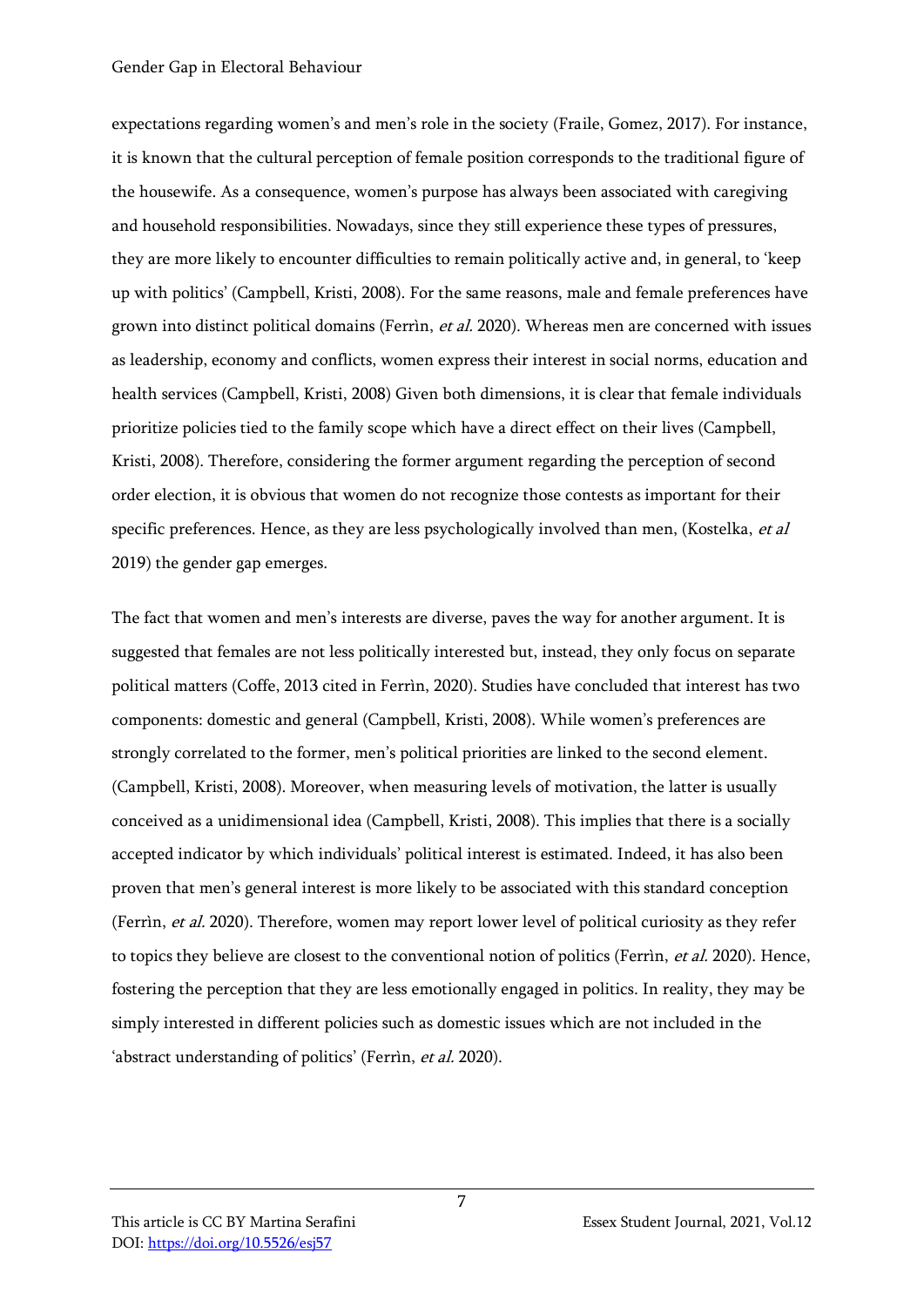# **Conclusion**

In conclusion, although the traditional gender gap in voter turnout seems to have disappeared in national election, it still emerges in second order contests. While in the former, female and male disparities are not present, men still participate in higher rates than women in supranational environment. It is proved that the unequal distribution of economic and social resources between men and women is not accountable for the gap. As the costs of voting are almost equal to zero (Blais, 2000) electoral participation cannot be influenced by different level of SES. Instead, the driving force of voter turnout is deemed to political interest. Since second order election are perceived to have lower stake, less incentives and more demand, only politically motivated individuals are mobilized (Kostelka, et al 2019). In this case, women are generally considered to be less interested in politics than men, hence, the gender gap arises. Due to cultural socialization of the gender roles, female and male preferences have developed interests in distinct political fields. This process eventually led to the idea that women are more concerned with domestic issue and do not have time to be properly informed (Campbell, Kristi, 2008). Nevertheless, it could also be argued that women are not less interested than men, but only curios about different issue. As politics is conceived a unidimensional concept (male dominant), women believe their political preferences are not comprehended in the standard indicator of political motivation (Ferrìn, et al. 2020). In the end, the casual process between the existence of a gender gap in voting behaviour and motivational factors is accepted. However, we cannot exclude that male-female disparities in turnout are due to different perceptions of politics and not different level of interest.

# References

Blais, A. (2000). To vote or not to vote?: The merits and limits of rational choice theory. University of Pittsburgh Press

Brady H. E., Verba S., Schlozman K. L. (1995). 'Beyond SES: A Resources Model of Political Participation', American Political Science Review, 89 (2), pp. 271-294. Accessed 10 January 2021, Available at: [https://www.jstor.org/stable/2082425?seq=1#metadata\\_info\\_tab\\_contents](https://www.jstor.org/stable/2082425?seq=1#metadata_info_tab_contents)

Campbell R., Winters K., (2008). 'Understanding Men's and Women's Political Interests: Evidence from a Study of Gendered Political Attitudes', Journal of Elections, Public Opinion and Parties,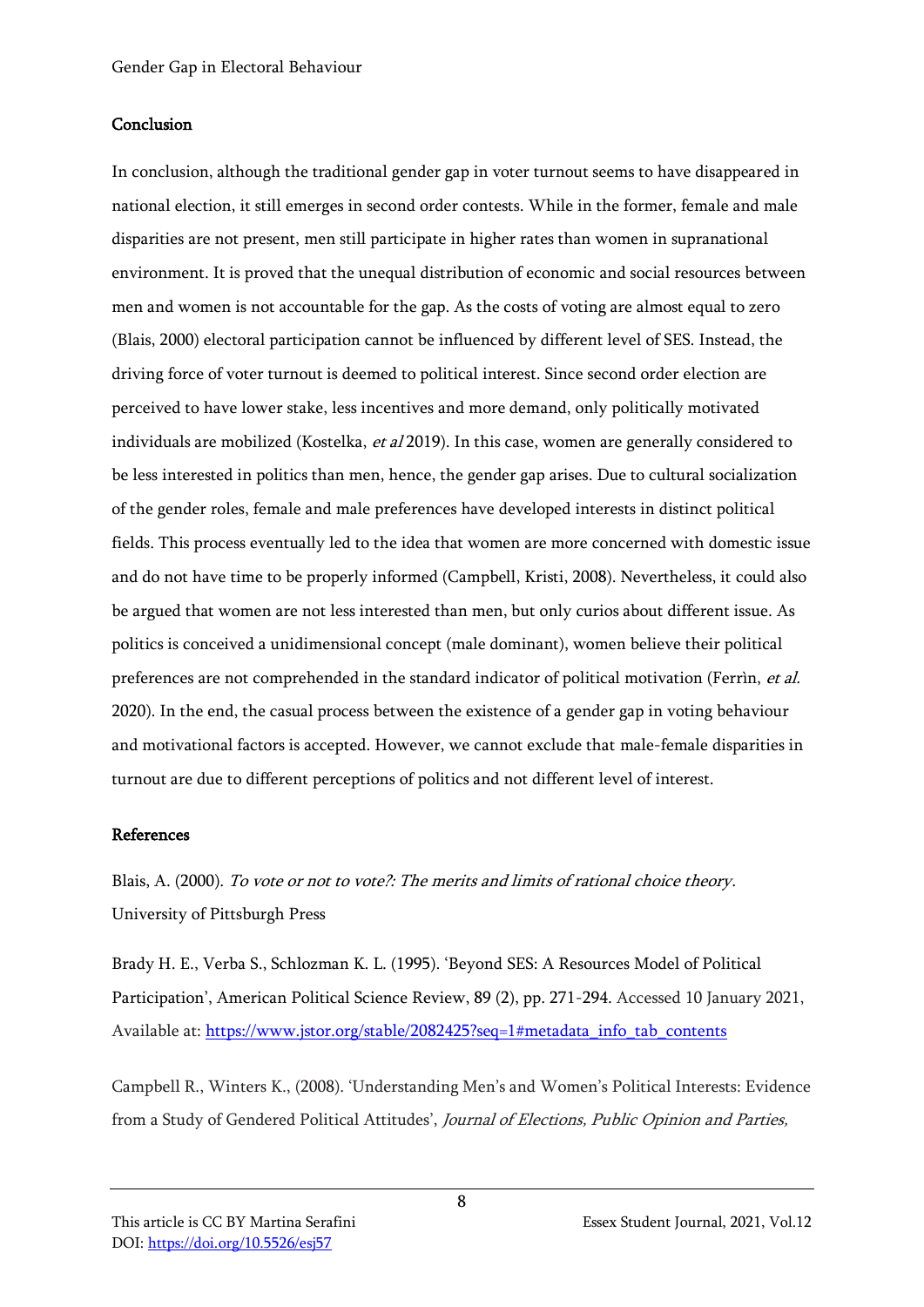18(1), pp. 53-74. Accessed 10 January 2021, Available at: <https://doi.org/10.1080/17457280701858623>

Dassonneville, R., Kostelka, F. (2019). 'The Cultural Sources of the Gender Gap in Voter Turnout' British Journal of Political Science, pp. 1-22. Accessed 12 January 2021, Available at: <http://repository.essex.ac.uk/26010/1/article.pdf>

Ferrìn M., Fraile M., Gracìa-Albacete G. M., Gomez R., (2020). 'The gender gap in political interest revisited', *International Political Science Review*, 41(4), pp. 473-489. Accessed 13 January 2021, Available at:

[https://journals.sagepub.com/doi/pdf/10.1177/0192512119860260?casa\\_token=F61vJEkPIFAAAA](https://journals.sagepub.com/doi/pdf/10.1177/0192512119860260?casa_token=F61vJEkPIFAAAAAA:ukItzplh_fxsYIuLcUpkYCcRIVlK2xhg15VT5qRFAMhNrillsrs9Yl3CsZyKqJRuYWM9UrwVVW0) [AA:ukItzplh\\_fxsYIuLcUpkYCcRIVlK2xhg15VT5qRFAMhNrillsrs9Yl3CsZyKqJRuYWM9UrwVV](https://journals.sagepub.com/doi/pdf/10.1177/0192512119860260?casa_token=F61vJEkPIFAAAAAA:ukItzplh_fxsYIuLcUpkYCcRIVlK2xhg15VT5qRFAMhNrillsrs9Yl3CsZyKqJRuYWM9UrwVVW0) [W0](https://journals.sagepub.com/doi/pdf/10.1177/0192512119860260?casa_token=F61vJEkPIFAAAAAA:ukItzplh_fxsYIuLcUpkYCcRIVlK2xhg15VT5qRFAMhNrillsrs9Yl3CsZyKqJRuYWM9UrwVVW0)

Fox, R. L., Lawless, J. L. (2010). 'If only they'd ask: Gender, recruitment, and political ambition', The Journal of Politics, 72(2), pp. 310-326. Accessed 13 January 2021, Available at: [https://www.jstor.org/stable/10.1017/s0022381609990752?seq=1#metadata\\_info\\_tab\\_contents](https://www.jstor.org/stable/10.1017/s0022381609990752?seq=1#metadata_info_tab_contents)

Fraile, M., Gomez, R. (2017). 'Bridging the enduring gender gap in political interest in Europe: The relevance of promoting gender equality', *European journal of political research*, 56(3), pp. 601-618. Accessed 13 January 2021, Available at:

[https://ejpr.onlinelibrary.wiley.com/doi/pdf/10.1111/1475-](https://ejpr.onlinelibrary.wiley.com/doi/pdf/10.1111/1475-6765.12200?casa_token=GugBNTzsYLAAAAAA:kRMoqDEDYmE_rHepleRbz8DHjLh01w_NRP_-Q1TjfEURcanbodlXixFjx-dZ_Rb5vBsLChgkHyMo1wOb)

[6765.12200?casa\\_token=GugBNTzsYLAAAAAA:kRMoqDEDYmE\\_rHepleRbz8DHjLh01w\\_NRP\\_](https://ejpr.onlinelibrary.wiley.com/doi/pdf/10.1111/1475-6765.12200?casa_token=GugBNTzsYLAAAAAA:kRMoqDEDYmE_rHepleRbz8DHjLh01w_NRP_-Q1TjfEURcanbodlXixFjx-dZ_Rb5vBsLChgkHyMo1wOb) [-Q1TjfEURcanbodlXixFjx-dZ\\_Rb5vBsLChgkHyMo1wOb](https://ejpr.onlinelibrary.wiley.com/doi/pdf/10.1111/1475-6765.12200?casa_token=GugBNTzsYLAAAAAA:kRMoqDEDYmE_rHepleRbz8DHjLh01w_NRP_-Q1TjfEURcanbodlXixFjx-dZ_Rb5vBsLChgkHyMo1wOb)

Howell, S. E., Christine L. D., (2000) 'Complexities of the Gender Gap', The Journal of Politics, 62(3), pp. 858-874. Accessed 11 January 2021, Available at:

[https://www.jstor.org/stable/2647963?seq=1#metadata\\_info\\_tab\\_contents](https://www.jstor.org/stable/2647963?seq=1#metadata_info_tab_contents)

Kittilson, M. C. (2016) 'Gender and Political Behaviour', Oxford Research Encyclopedia of Politics. Accessed 2 January 2021, Available at:

<https://pdfs.semanticscholar.org/1c38/1e90f4643db83f06bfdbf5bb11c8972c8f01.pdf>